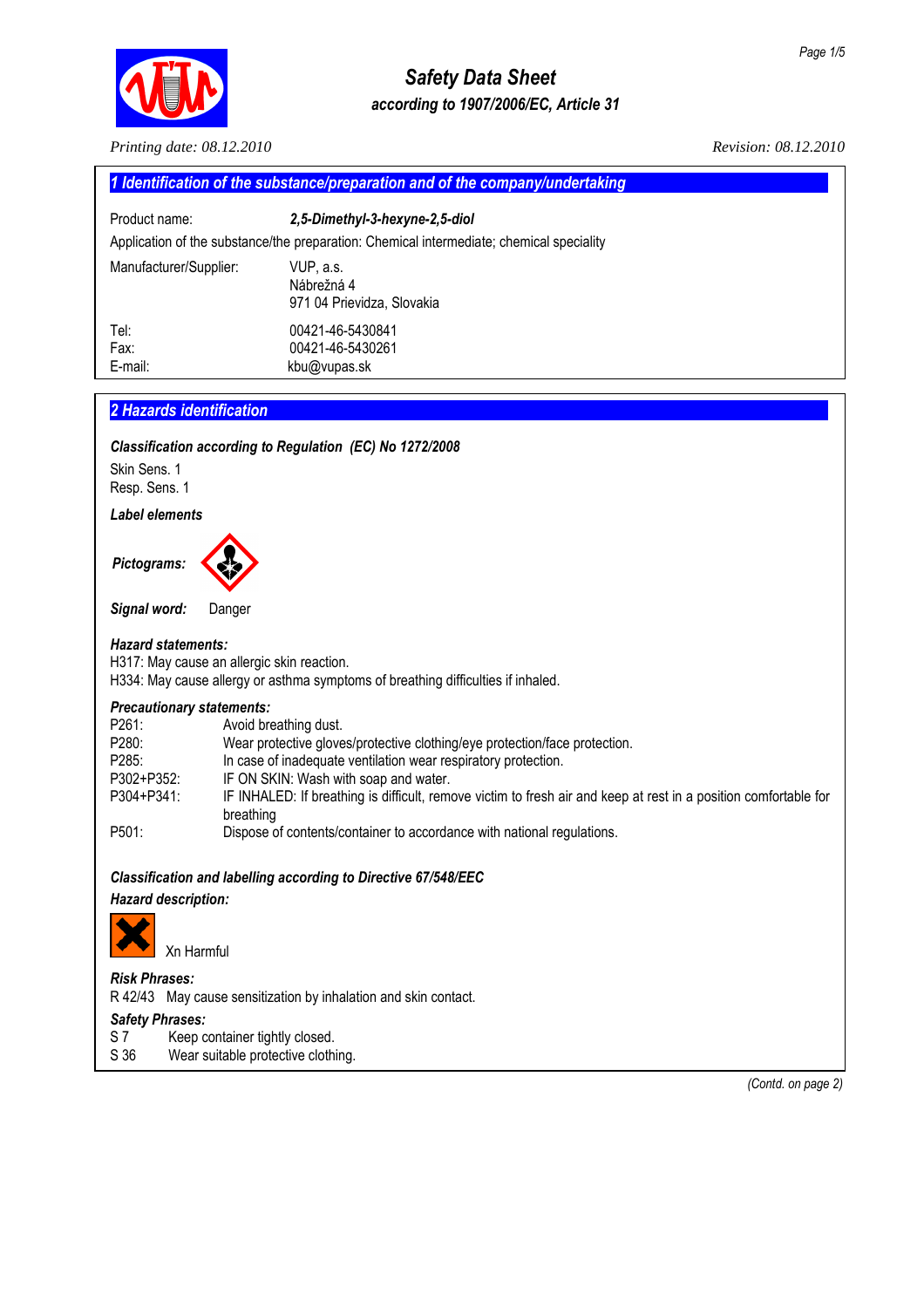# *Safety Data Sheet Page 2/5 according to 1907/2006/EC, Article 31*

*Printing date: 08.12.2010 Revision: 08.12.2010* 

### Product name: *2,2-Dimethyl-3-hexyne-2,5-diol*

*(Contd. of page 1)* 

| 3 Composition/information on ingredients             |                                                                |          |               |                                                          |               |
|------------------------------------------------------|----------------------------------------------------------------|----------|---------------|----------------------------------------------------------|---------------|
| Synonyms:<br>Molecular Formula:<br>Molecular Weight: | 2,5-Dimethylhexyne-2,5-diol<br>$C_8H_{14}O_2$<br>142.2 $g/mol$ |          |               |                                                          |               |
| Name                                                 |                                                                | CAS      | <b>EINECS</b> | Classification                                           | Concentration |
| 2,2-Dimethyl-3-hexyne-2,5-diol                       |                                                                | 142-30-3 | 205-533-4     | Skin Sens. 1; Resp. Sens. 1<br>H317; H334;<br>Xn, R42/43 | min. 99 %     |

For the full text of the H-Statements mentioned in this Section, see Section 2.

# **4 First aid measures**

### *General advice*

Consult a physician. Show this safety data sheet to the doctor in attendance.

### *If inhaled*

If breathed in, move person into fresh air. If not breathing give artificial respiration Consult a physician.

### *In case of skin contact*

Wash off with soap and plenty of water. Consult a physician.

#### *In case of eye contact*

Rinse thoroughly with plenty of water for at least 15 minutes and consult a physician.

### *If swallowed*

Never give anything by mouth to an unconscious person. Rinse mouth with water. Consult a physician.

# **5 Fire-fighting measures**

### *Suitable extinguishing media:*

Use water spray, alcohol-resistant foam, dry chemical or carbon dioxide.

### *Special protective equipment for fire-fighters:*

Wear self contained breathing apparatus for fire fighting if necessary.

# **6 Accidental release measures**

#### *Personal precautions:*

Use personal protective equipment. Avoid dust formation. Avoid breathing dust. Ensure adequate ventilation.

# *Environmental precautions:*

Do not let product enter drains.

### *Methods for cleaning up:*

Pick up and arrange disposal without creating dust. Keep in suitable, closed containers for disposal.

 *(Contd. on page 3)*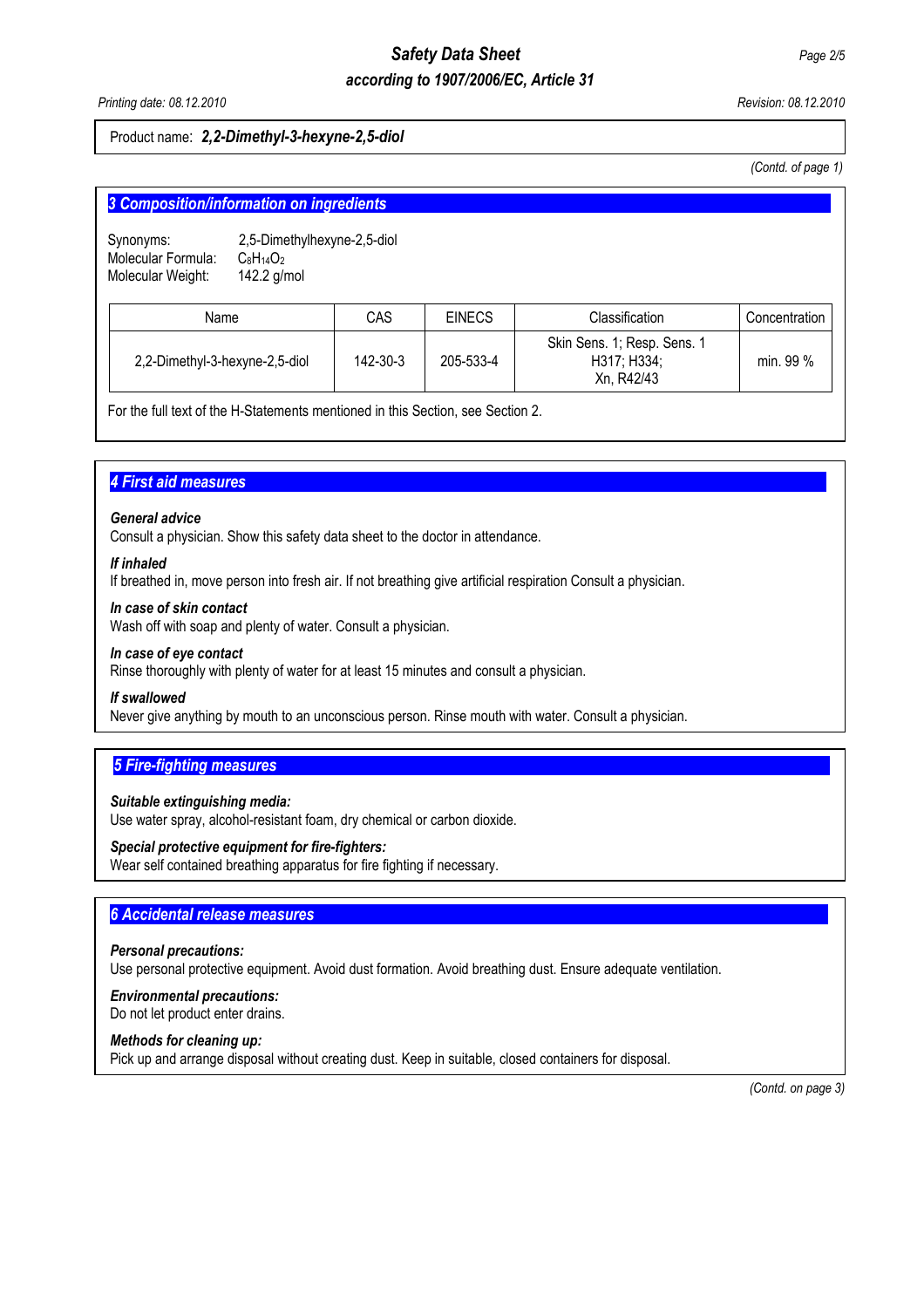# *Safety Data Sheet Page 3/5 according to 1907/2006/EC, Article 31*

*Printing date: 08.12.2010 Revision: 08.12.2010* 

### Product name: *2,2-Dimethyl-3-hexyne-2,5-diol*

*(Contd. of page 2)*

# **7 Handling and storage**

*Handling:* Avoid formation of dust and aerosols. Provide appropriate exhaust ventilation at places where dust is formed. Normal measures for preventive fire protection.

**Storage:** Store in cool place. Keep container tightly closed in a dry and well-ventilated place.

### **8 Exposure controls/personal protection**

Contains no substances with occupational exposure limit values.

#### *Personal protective equipment*

#### *Respiratory protection:*

Where risk assessment shows air-purifying respirators are appropriate use a dust mask type N95 (US) or type P1 (EN 143) respirator. Use respirators and components tested and approved under appropriate government standards such as NIOSH (US) or CEN (EU).

### *Hand protection:*

The selected protective gloves have to satisfy the specifications of EU Directive 89/686/EEC and the standard EN 374 derived from it. Handle with gloves.

### *Eye protection:*

Face shield and safety glasses.

#### *Skin and body protection:*

Choose body protection according to the amount and concentration of the dangerous substance at the work place.

#### *Hygiene measures:*

Handle in accordance with good industrial hygiene and safety practice. Wash hands before breaks and at the end of workday.

### **9 Physical and chemical properties**

#### **Appearance**

| Form:                     | crystalline                |
|---------------------------|----------------------------|
| Color:                    | white to yellowish         |
| Safety data               |                            |
| pH:                       | not available              |
| <b>Boiling Point:</b>     | 121 - 123 °C at 7.00 mm Hg |
| Freezing/Melting Point:   | 90 - 94 °C                 |
| Solubility in water:      | 240 g/l at 20 °C           |
| Autoignition Temperature: | Not available              |
| Flash Point:              | Not available              |
| Explosion Limits, lower:  | 1.2 % (V)                  |
|                           |                            |

# **10 Stability and reactivity**

### *Storage stability:*

Stable under recommended storage conditions.

#### *Materials to avoid:*

Strong acids, Strong oxidizing agents, Strong reducing agents, Acid chlorides, Acid anhydrides, Strong bases, Alcohols, Chemically active metals.

#### *Hazardous decomposition products:*

Hazardous decomposition products formed under fire conditions. - Carbon oxides.

*(Contd. on page 4)*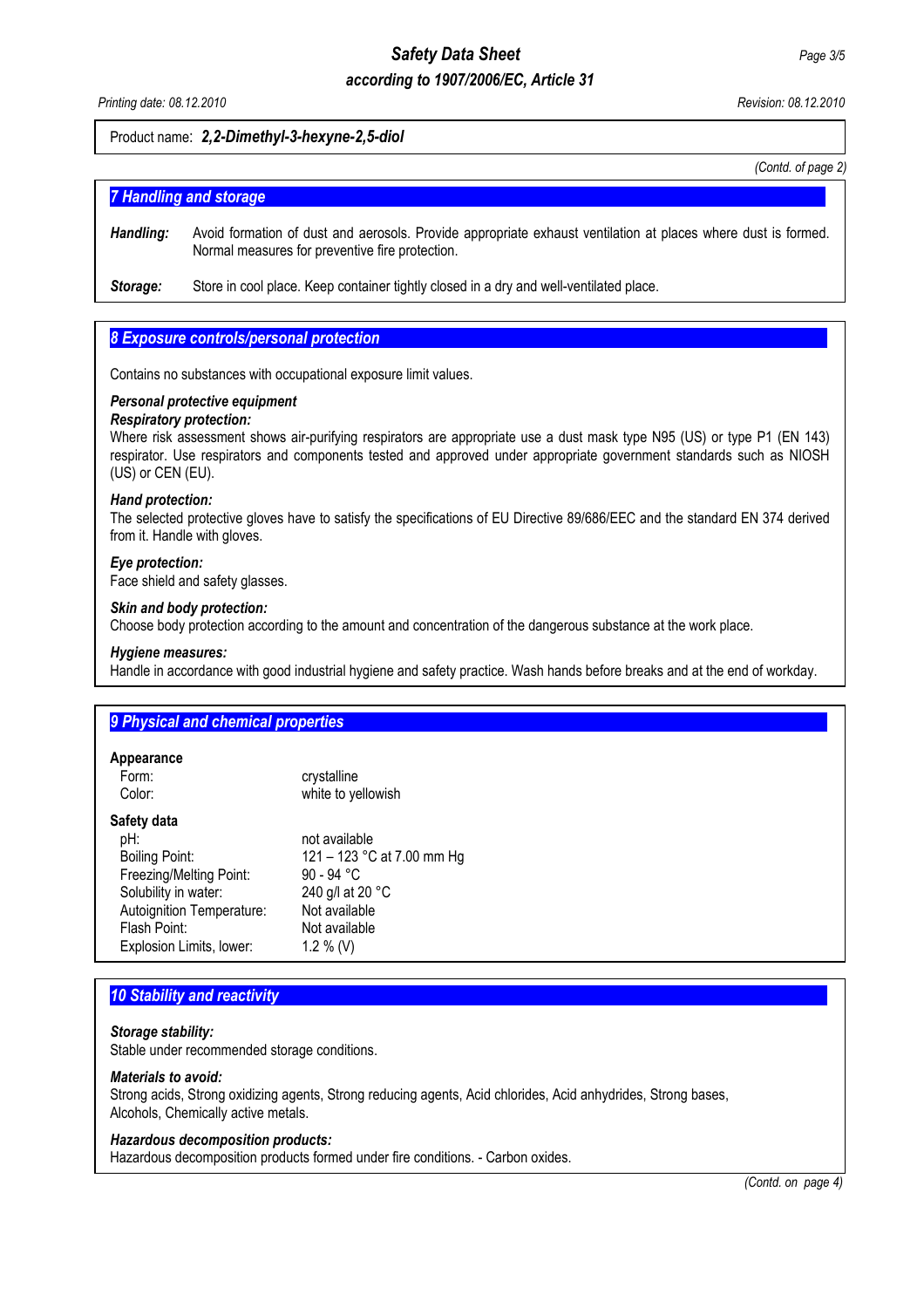# *Safety Data Sheet Page 4/5*

# *according to 1907/2006/EC, Article 31*

#### Product name: *2,2-Dimethyl-3-hexyne-2,5-diol*

*(Contd. of page 3)*

| <b>11 Toxicological information</b>                |                                                                                               |  |
|----------------------------------------------------|-----------------------------------------------------------------------------------------------|--|
| <b>Acute toxicity:</b>                             | no data available                                                                             |  |
| <b>Irritation and corrosion:</b> no data available |                                                                                               |  |
| Sensitisation:                                     | Prolonged or repeated exposure may cause allergic reactions in certain sensitive individuals. |  |

#### *Chronic exposure*

IARC:No component of this product present at levels greater than or equal to 0.1% is identified as probable, possible or confirmed human carcinogen by IARC.

#### *Signs and Symptoms of Exposure*

To the best of our knowledge, the chemical, physical, and toxicological properties have not been thoroughly investigated.

#### *Potential Health Effects*

| Inhalation: | May be harmful if inhaled. Causes respiratory tract irritation.  |
|-------------|------------------------------------------------------------------|
| Skin:       | May be harmful if absorbed through skin. Causes skin irritation. |
| Eves:       | Causes serious eye irritation.                                   |
| Ingestion:  | May be harmful if swallowed.                                     |

### *Additional Information:*

RTECS: MR0176000

# *12 Ecological information............................................................................................................................................*

Data not yet available.

### *13 Disposal considerations..........................................................................................................................................*

#### *Product*

Observe all federal, state, and local environmental regulations. Contact a licensed professional waste disposal service to dispose of this material. Dissolve or mix the material with a combustible solvent and burn in a chemical incinerator equipped with an afterburner and scrubber.

#### *Contaminated packaging*

Dispose of as unused product.

# **14 Transport information**

#### *Land transport ADR/RID*

Not regulated as a hazardous material.

# *Maritime transport IMDG*

Not regulated as a hazardous material.

# *Air transport ICAO-TI and IATA-DGR*

Not regulated as a hazardous material.

### **15 Regulatory information**

This safety datasheet complies with the requirements of Regulation No 1907/2006/EC, Regulation No 1272/2008/EC and Regulation No 453/2010.

 *(Contd. on page 5)*